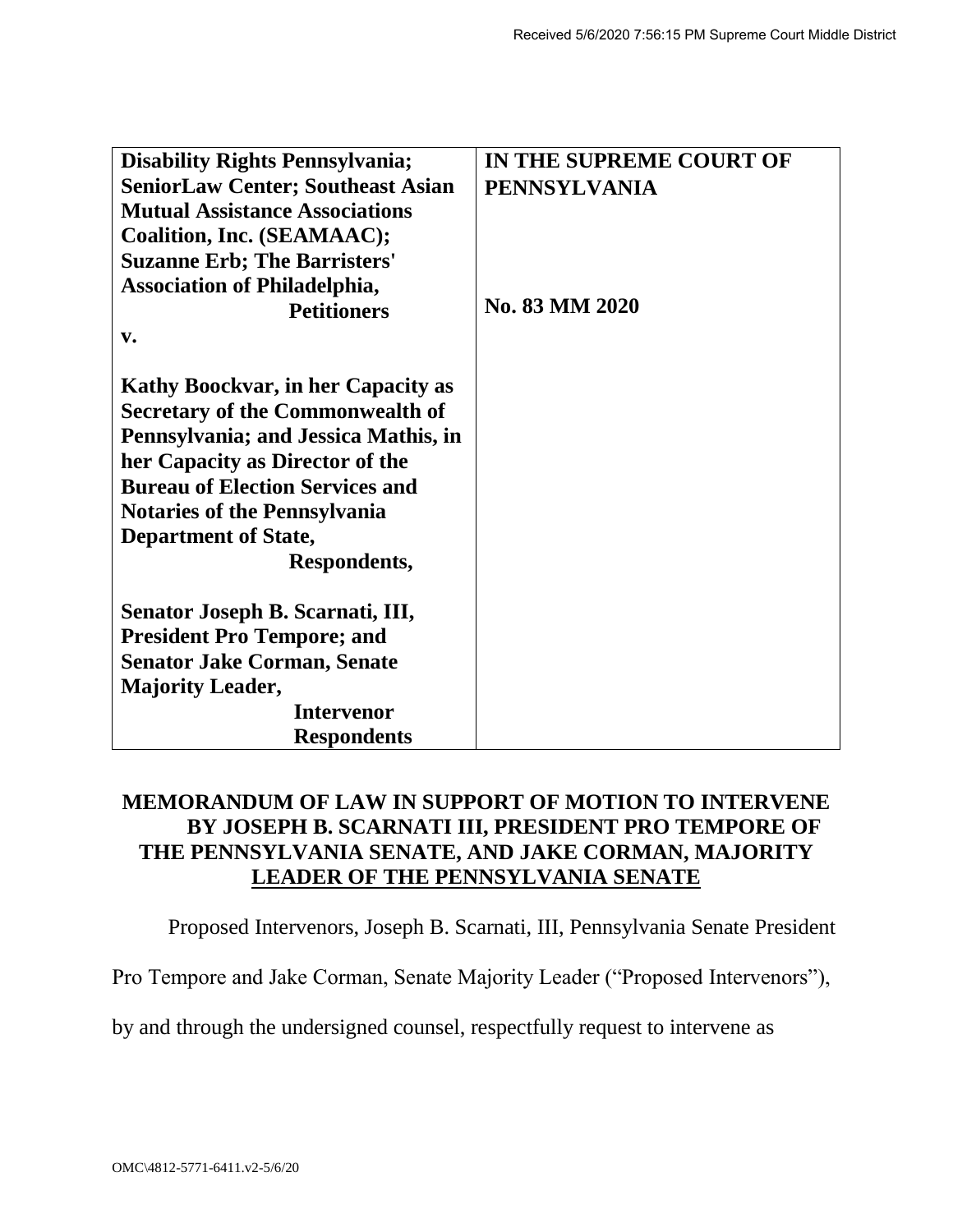respondents in the above-captioned proceeding, pursuant to Rule 2327 of the Pennsylvania Rules of Civil Procedure.

Senators Scarnati and Corman have been duly authorized to act in this matter by each of the members of the Senate Republican Caucus, which constitutes a majority of the Pennsylvania Senate as a whole. In addition to this Memorandum of Law, Proposed Intervenors submit their proposed Preliminary Objections to Petitioners' pleading, attached as Exhibit A, as well as a supporting Memorandum of Law.

## **BASES FOR PROPOSED INTERVENORS' APPLICATION**

1. Pursuant to Pennsylvania Rule of Appellate Procedure 106, the practice and procedures relating to original jurisdiction matters are to be in accordance with the Pennsylvania Rules of Civil Procedure.

2. Pennsylvania Rule of Civil Procedure 2327 allows a person not named as a party to seek leave to intervene by filing an application with the court.

3. Proposed Intervenors seek to intervene pursuant to Pennsylvania Rule of

Civil Procedure 2327(4), which states, in pertinent part, as follows:

At any time during the pendency of an action, a person not a party thereto shall be permitted to intervene therein, subject to these rules if ...

(4) the determination of such action may affect any legally enforceable interest of such person whether or not such person may be bound by a judgment in the action.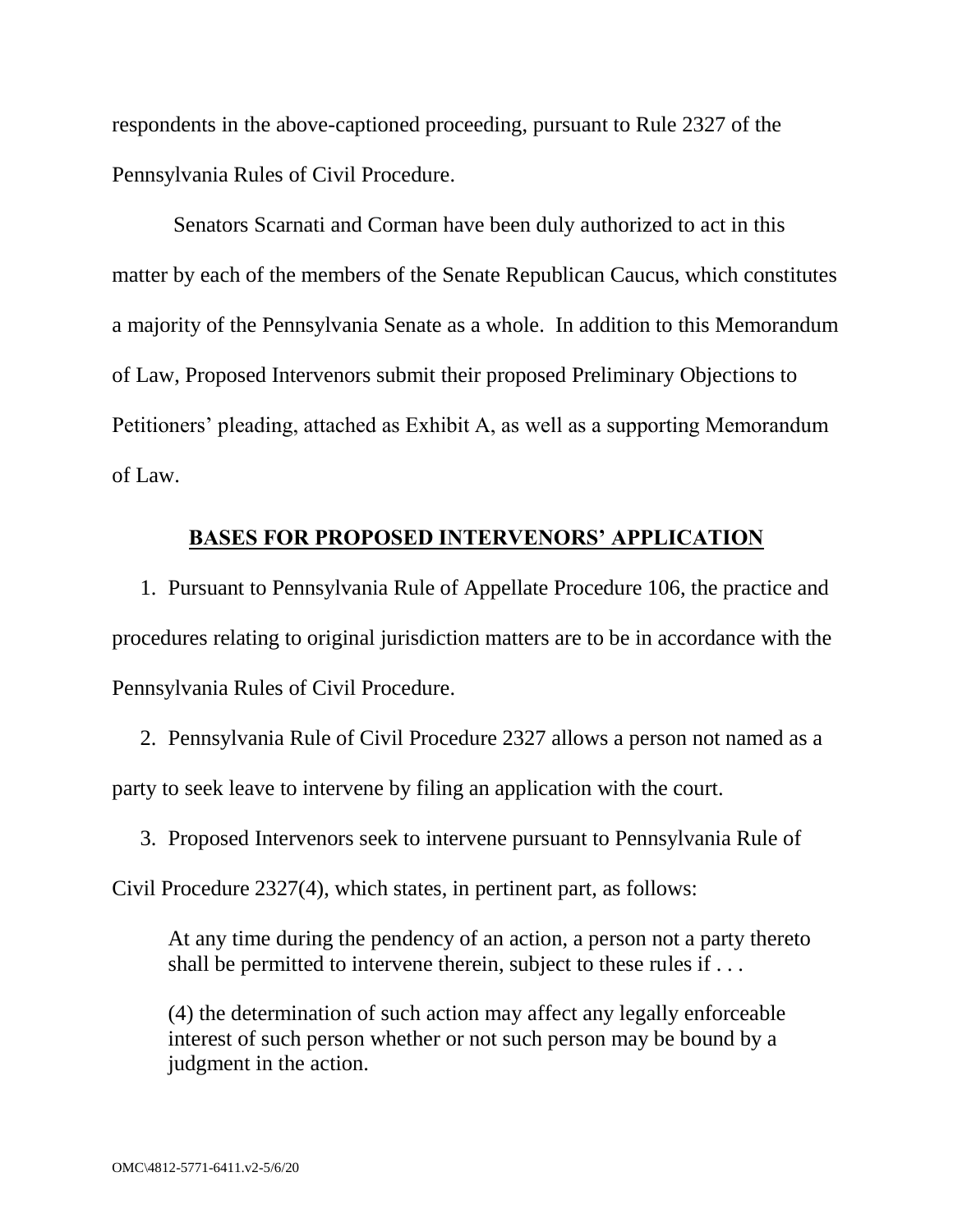Pa.R.C.P. 2327.

4. Proposed Intervenors meet the requirements for intervention under Pa.R.C.P. 2327(4). They seeks to protect the Pennsylvania Senate's exclusive constitutional rights, together with the Pennsylvania House of Representatives, of determining the times, places and manner of holding elections under Art. I, §4 of the U.S. Constitution and Art. II, §1 of the Pennsylvania Constitution and of suspending laws under Art. I, §12 of the Pennsylvania Constitution, which may be adversely affected or usurped by Petitioners' requested relief, as described below.

5. Petitioners seek a declaration that the "received-by" deadline for mail-in and absentee ballots is unconstitutional under Art. I, §§1, 5, 20, 26, and Art. VII, §14 as applied during the public health emergency related to COVID-19. Such relief would be contrary to Article I, §12 of the Pennsylvania Constitution, which states that "no power of suspending laws shall be exercised unless by the legislature."

6. Petitioners seek a declaration that the non-severability provision of Act 77 of 2019 is also unconstitutional as applied during the public health emergency related to COVID-19. Proposed Intervenors wish to be heard on the question whether the relief petitioners seek would void the entire Act and deprive voters of the ability to vote by mail, under the terms of the non-severability provision in §11 of the Act. Proposed Intervenors seek to prevent a judicial determination that any provision of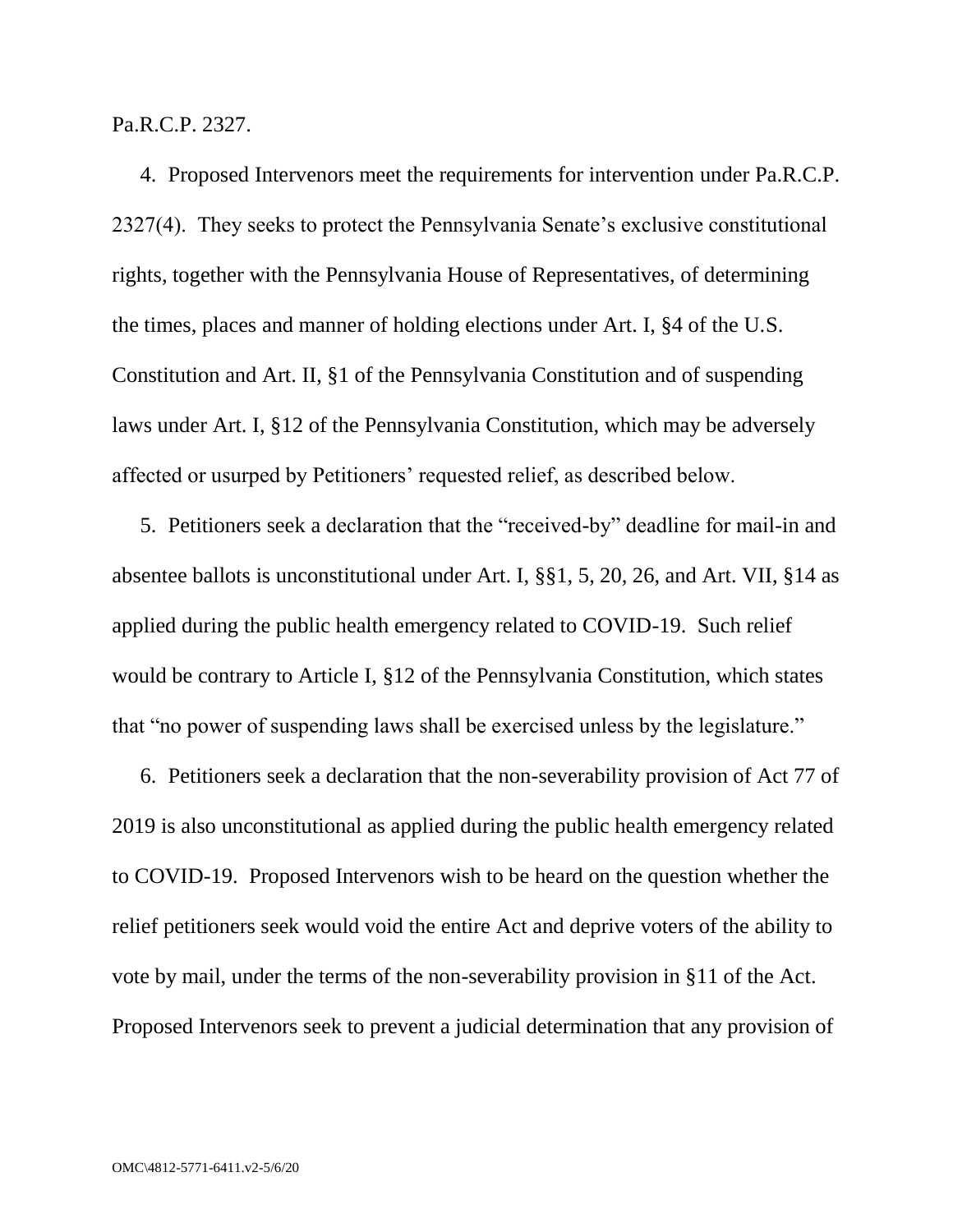Act 77 of 2019 is invalid and to prevent the disruption of the statutory scheme for voting in Pennsylvania's 2020 primary and general elections.

7. Petitioners seek an order prohibiting election officials from enforcing the "received-by" deadline for mail-in and absentee ballots, and requiring election officials to count mail-in and absentee ballots if received by 8 pm on Election Day; if postmarked on or before Election Day and delivered by the USPS within seven days after Election Day; or if the postmark is missing or illegible but delivered by the USPS by the day after Election Day. Such an order would alter the "receivedby" deadline to a "posted-by" deadline. It would be contrary to Art. II §1 of the Pennsylvania Constitution, which vests the legislative power of the Commonwealth in the General Assembly, and Art I, §4 of the United States Constitution (the "Elections Clause"), which reserves to state legislatures and Congress the power of determining the times, places, and manner of holding elections for Senators and Representatives to Congress.

8. The United States District Court for the Middle District of Pennsylvania in *Corman v. Torres*, 287 F.Supp.3d 558, 573 (M.D.Pa. 2018), recognized that only the General Assembly has standing to assert its prerogatives under the Elections Clause.<sup>1</sup> *See also Sixty-Seventh Minnesota State Senate v. Beens,* 406 U.S. 187,

 $\overline{a}$ 

<sup>&</sup>lt;sup>1</sup> Upon information and belief, the Speaker of the Pennsylvania House of Representatives is moving to intervene, placing the entire legislative branch before this court.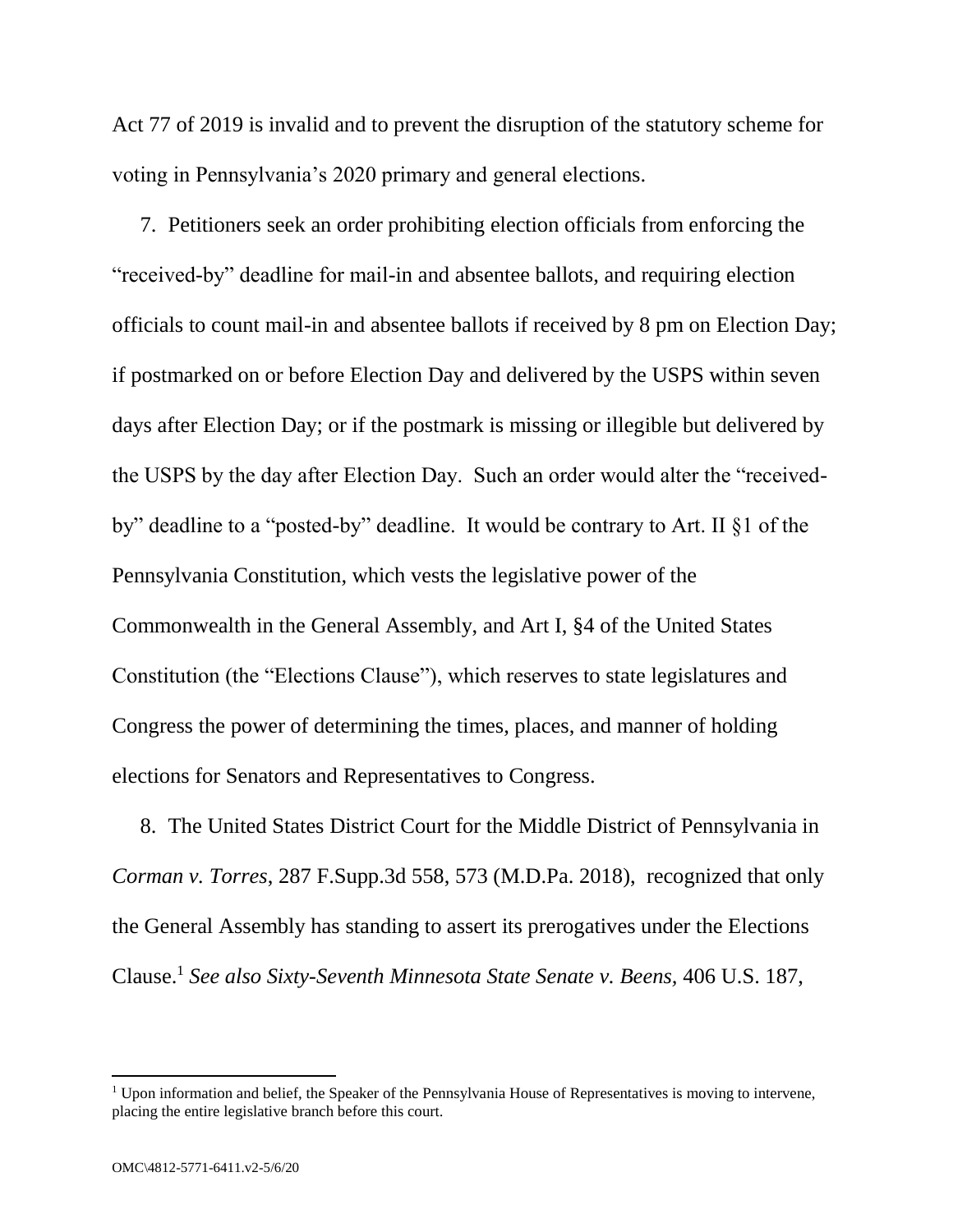194 (1972) (granting intervention in a redistricting case to the Minnesota Senate because the district court orders directly impacted the Senate).

9. Proposed Intervenors also wish to defend the constitutionality of the Election Code outside the context of the Covid-19 pandemic and oppose the granting of any permanent relief on the theory that the "received-by" deadline poses an inherent burden on the right to vote.

10. The only government actions in response to the pandemic that affect the elections are the decisions of local election officials to close or consolidate polling places due to lack of poll workers and lack of locations available for rent. The only legislative action in response to the pandemic that affects the elections is Act 12 of 2020, which postponed the primary and permitted consolidation of polling places.

11. All the other problems of which petitioners complain are a result of unforeseen contingencies connected with the pandemic – voter preference for mailin ballots over voting in person; uneven delays or failures in processing applications due to the sheer volume of requests; and uneven delays or failures in postal service.

12. If the requirements for who may intervene are met, intervention shall be granted, unless the petition to intervene is unduly delayed, the interest of the proposed intervenor is already adequately represented, or the intervenor does not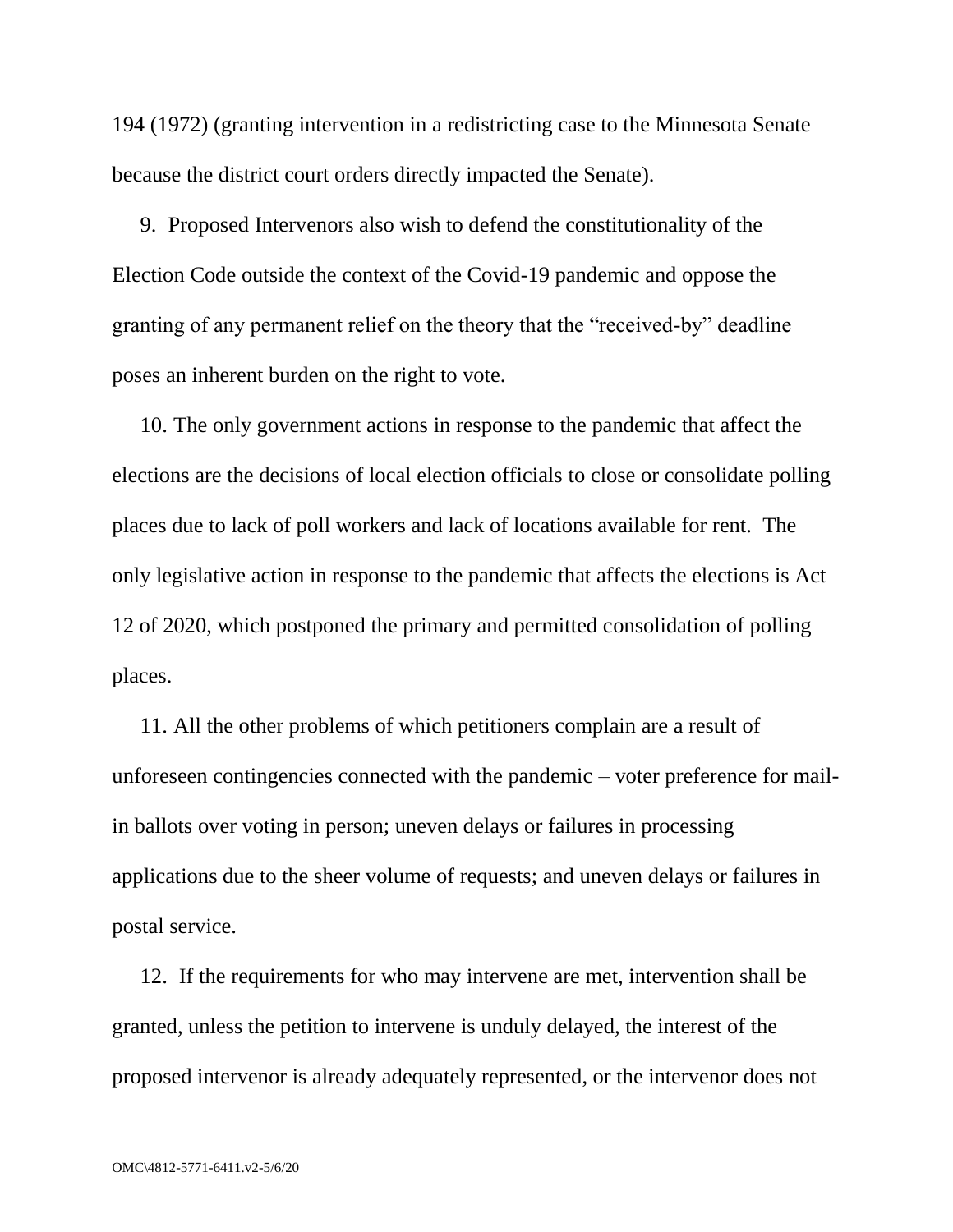take the litigation as he finds it. Pa.R.C.P. 2329; *Appeal of the Municipality of Penn Hills*, 519 Pa. 164, 546 A.2d 50, 52 (1988).

13. The Proposed Intervenors have filed their motion to intervene promptly.

14. On information and belief, the named respondents do not take the same position as the Proposed Intervenors and will not adequately represent their interests.

15. Proposed Intervenors seek to intervene as respondents. They will assert defenses to petitioners' claims but will not raise claims against the named respondents that the petitioners have not raised.

16. Petitioners' case rests mainly on the effects of the pandemic on voting behavior. The Proposed Intervenors believe that the alleged burdens on the right to vote are not the result of the laws themselves, but are the result of the voters' and poll workers' reactions to the pandemic.

17. The relief petitioners seek is not limited to the named petitioners but would affect all voters, whether or not they are similarly situated or similarly burdened.

18. In such a situation, the proper mechanism for relief is legislative. The General Assembly has already taken steps to give voters more time to apply for, receive, and post their mail-in ballots by postponing the primary elections to June 2, 2020. See Act 12 of 2020, §1804-B(a). The Pennsylvania Senate has recently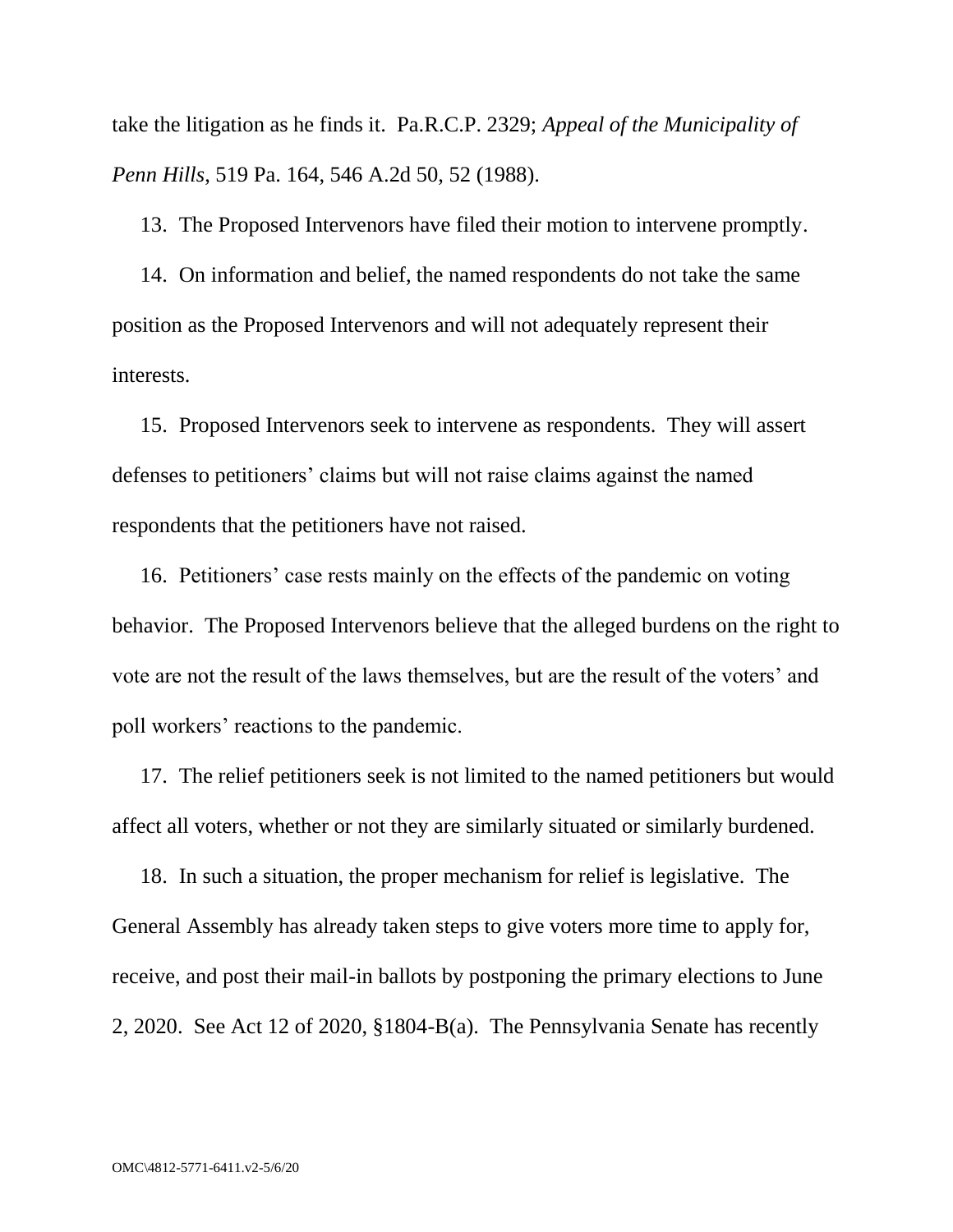held hearings on whether the primary elections should be postponed even further, and/or other necessary legislative actions taken to ensure a free and fair election.

19. If allowed to intervene, Proposed Intervenors intend to file the attached preliminary objections to petitioners' pleading for lack of standing.

20. Petitioner organizations are not voters and lack standing to seek relief.

Petitioner individual asserts no actual, direct harm and lacks standing to seek relief.

## **Conclusion**

For the foregoing reasons, Proposed Intervenors respectfully request that the Court grant his motion to intervene.

Dated: May 6, 2020 Respectfully submitted, Obermayer Rebmann Maxwell & Hippel LLP

> By: */s/ Lawrence J. Tabas* Lawrence J. Tabas (ID No. 27815) Mathieu J. Shapiro \*ID No. 76266) Richard Limburg (ID No. 39598) Centre Square West 1515 Market St., Suite 3400 Philadelphia, PA 19102 *Attorneys for Senator Joseph B. Scarnati III and Jake Corman*

Holtzman Vogel Josefiak Torchinsky PLLC

By: */s/ Jason B. Torchinsky* Jason B. Torchinsky (Va. ID No. 47481)